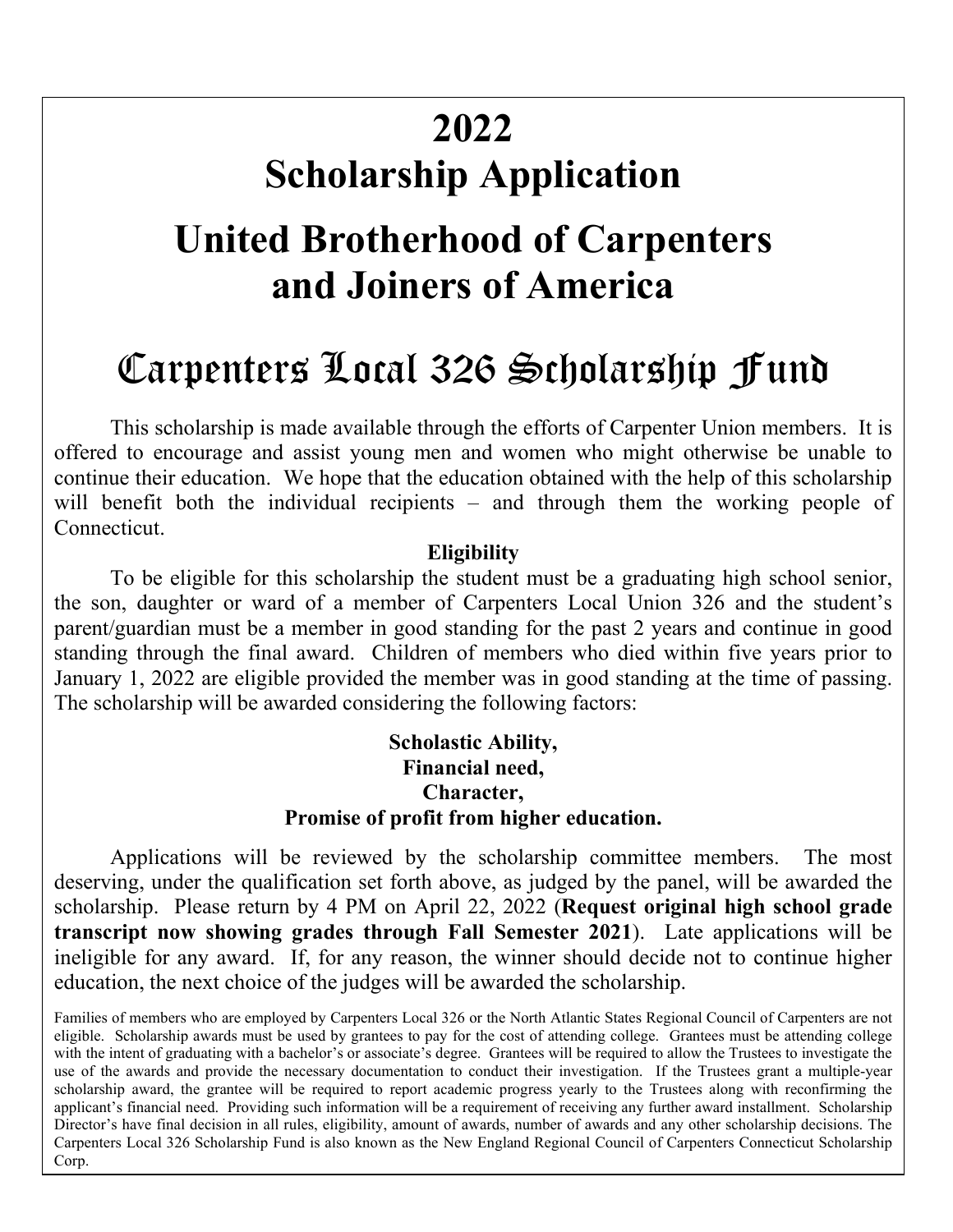| To be filled-out by the applicant (please print).                                                                                                                                                                                                                                                                                                                                                                                              |                                                                                                                                                                                                                                |                                                                                                                                    |                |  |
|------------------------------------------------------------------------------------------------------------------------------------------------------------------------------------------------------------------------------------------------------------------------------------------------------------------------------------------------------------------------------------------------------------------------------------------------|--------------------------------------------------------------------------------------------------------------------------------------------------------------------------------------------------------------------------------|------------------------------------------------------------------------------------------------------------------------------------|----------------|--|
| Student's name                                                                                                                                                                                                                                                                                                                                                                                                                                 | Date of Birth                                                                                                                                                                                                                  |                                                                                                                                    |                |  |
| Street Manual Communication of the Communication of the Communication of the Communication of the Communication of the Communication of the Communication of the Communication of the Communication of the Communication of th                                                                                                                                                                                                                 |                                                                                                                                                                                                                                |                                                                                                                                    |                |  |
| Home number ( )                                                                                                                                                                                                                                                                                                                                                                                                                                | Cell experience and the contract of the contract of the contract of the contract of the contract of the contract of the contract of the contract of the contract of the contract of the contract of the contract of the contra |                                                                                                                                    |                |  |
|                                                                                                                                                                                                                                                                                                                                                                                                                                                |                                                                                                                                                                                                                                |                                                                                                                                    |                |  |
|                                                                                                                                                                                                                                                                                                                                                                                                                                                |                                                                                                                                                                                                                                |                                                                                                                                    |                |  |
| Siblings (list in order, by age, include yourself):<br>Name                                                                                                                                                                                                                                                                                                                                                                                    | in School                                                                                                                                                                                                                      | Age Year College/University<br>Attending                                                                                           | Working<br>Y/N |  |
|                                                                                                                                                                                                                                                                                                                                                                                                                                                |                                                                                                                                                                                                                                |                                                                                                                                    |                |  |
|                                                                                                                                                                                                                                                                                                                                                                                                                                                |                                                                                                                                                                                                                                |                                                                                                                                    |                |  |
| (You may continue on the back page, if necessary.)<br>Have your siblings received any scholarships or monetary awards? If so, please list the<br>award/scholarship and the amount.<br>Have you applied for other scholarships? $Y_{\text{max}}$ N                                                                                                                                                                                              |                                                                                                                                                                                                                                |                                                                                                                                    |                |  |
| Have you won any scholarship or monetary awards? If so, please list the<br>award/scholarship and the amount.                                                                                                                                                                                                                                                                                                                                   |                                                                                                                                                                                                                                |                                                                                                                                    |                |  |
| Do you have any savings from a part-time job, or other? $Y_$ N<br>Amount savings \$<br>List parent's total income, as filed with the IRS, for the current year. \$<br>Individually list all income of anyone over the age of 18 in the household. Failure to<br>do so will disqualify the applicant from participation.<br><u> 1980 - Johann Barn, mars eta bainar eta baina eta baina eta baina eta baina eta baina eta baina eta baina e</u> |                                                                                                                                                                                                                                | <u> 1989 - Johann Stoff, deutscher Stoffen und der Stoffen und der Stoffen und der Stoffen und der Stoffen und der</u><br>Total \$ |                |  |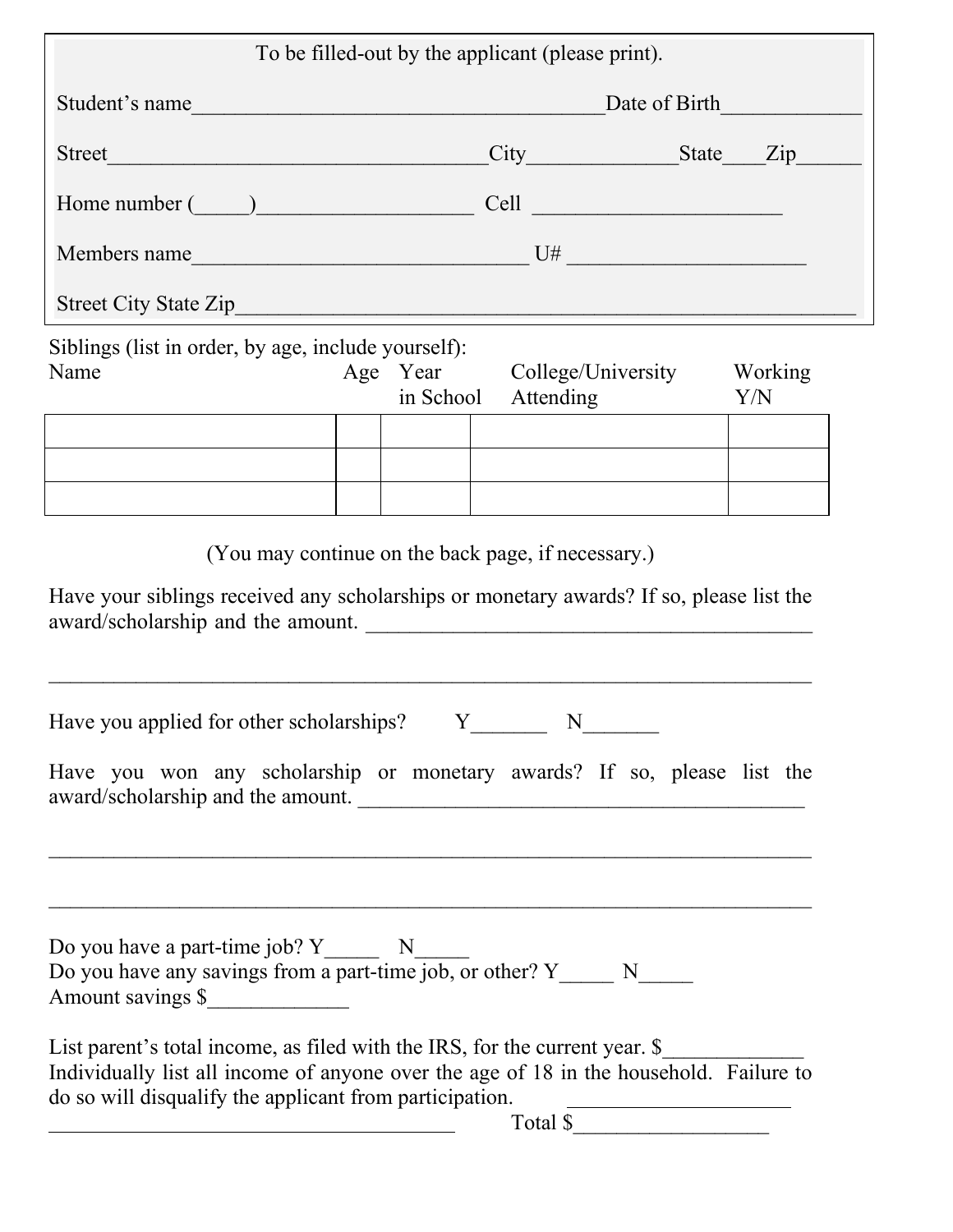College or University you expect to attend. Name of School (in order of choice) Estimated First Year Cost

| 1 <sup>st</sup>                                                                                                                                                              |
|------------------------------------------------------------------------------------------------------------------------------------------------------------------------------|
| 2 <sub>nd</sub>                                                                                                                                                              |
| 3 <sup>rd</sup>                                                                                                                                                              |
| Your SAT scores $R/W$ M                                                                                                                                                      |
| Your GPA (based on a 4.0 scale) Weighted GPA                                                                                                                                 |
| List school and civic activities, recognition's, clubs, sports, newspaper, musical,                                                                                          |
|                                                                                                                                                                              |
| (You may continue on the back page, if necessary.)                                                                                                                           |
| Attach a brief statement, no more than 300 words, as to why continuing your education<br>is important to you; what your proposed major will be and your post graduate plans. |

Attach a copy of the letter of acceptance from the College or University.

**Original sealed High School transcript must be requested in a timely fashion, showing grades through the Fall Semester 2021 and mailed directly to Scholarship Committee.** Request this ASAP/Now to avoid delays!

WE HAVE CHECKED THIS FORM FOR OMISSIONS AND ERRORS, TO THE BEST OF OUR KNOWLEDGE, THE INFORMATION REPORTED IS COMPLETE AND CORRECT.

| Signature of Applicant          | Date |  |
|---------------------------------|------|--|
| Signature of Parents            | Date |  |
|                                 | Date |  |
| Signature of Guidance Counselor | Date |  |

Both parents and or stepparents must sign to be eligible or fully explain why a signature is missing.